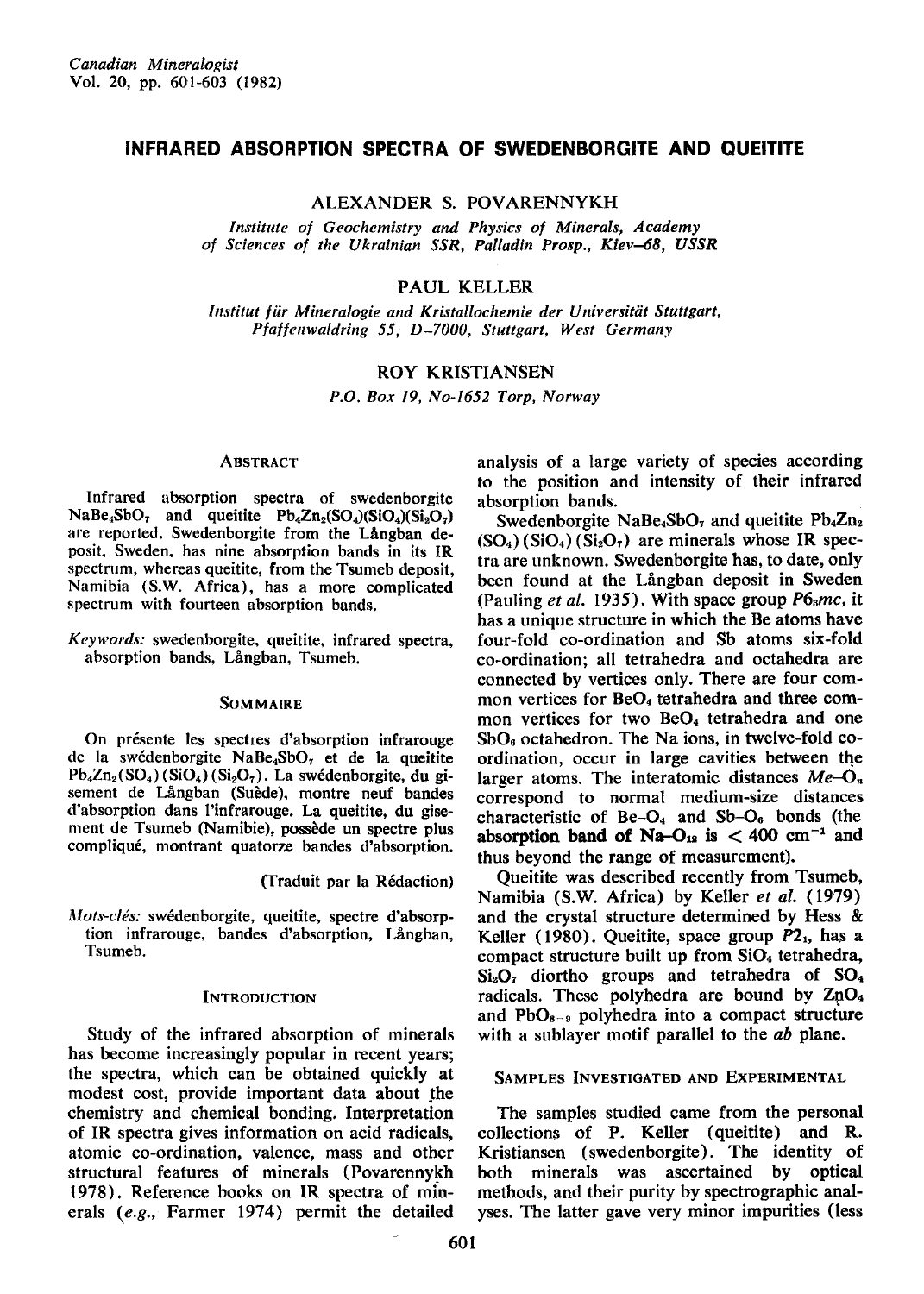than  $0.1\%$ ) of Al, Cu, Sb, Bi and Ge in queitite and K, Mg and Sn in swedenborgite.

The infrared absorption spectra of these minerals were recorded using the KBr pellet method in which 400 mg KBr was added to 1.5 mg of each mineral. The IR spectrophotometer (type UR-20) has a dispersion of  $4000-400$  cm<sup>-1</sup>. The equation for the relative bond-strength  $\sigma$  $= k \ (V_k \cdot V_a) / CN \cdot d \sqrt{M}$  was used to determine assignments of the main absorption-bands  $(V_k)$ and  $V_a$  are valences of cation and anion;  $k$  is the coefficient of relative bond-strength, which varies from 1 to 2 according to the degree of covalency of the bond; CN is the co-ordination number of cation;  $d$  is the interatomic distance cation-anion;  $M$  is the reduced mass of cation, equal to the sum of atomic weights of a given cation and of all anions that co-ordinate it (Povarennykh 1978). This equation, together with an additional coefficient  $\boldsymbol{A}$ , allows a calculation of the frequency of each valent vibration in the tR spectrum according to the relation  $v_3 = A\sigma$  cm<sup>-1</sup> (Povarennykh 1978).

#### **RESULTS**

## Swedenborgite

Assuming that the accuracy of the 1935 measurements of interatomic distances was relatively poor, we may consider that the  $BeO<sub>4</sub>$  and  $SbO<sub>6</sub>$ polyhedra are slightly distorted, giving rise to some doubled absorption-bands. Thus, the peaks at 906 and 808 cm<sup>-1</sup> correspond to the  $v_3$  vibrations for  $BeO<sub>4</sub>$  tetrahedra, and those at 750 and 720 cm<sup>-1</sup> are characteristic of  $SbO_6$  octahedra (Table l, Fig. l). The weaker absorption bands

TABLE 1, ABSORPTION BANDS IN INFRARED SPECTRA OF SWEDENBORGITE AND QUEITITE BETWEEN 4000 AND 400 cm<sup>-1</sup>

| NaBe⊿SbO <sub>7</sub><br>cm-1 | Ĩ*             | Tentative<br>assignment** | Pb <sub>4</sub> Zn <sub>2</sub> ISO <sub>4</sub> IISiO <sub>4</sub> IISi <sub>2</sub> O <sub>7</sub> I<br>$cm-1$ | Ţ*                 | Tentative<br>assignment** |
|-------------------------------|----------------|---------------------------|------------------------------------------------------------------------------------------------------------------|--------------------|---------------------------|
| 906<br>808                    | m<br>٧S        | $v_3(Be-04)$              | 1168                                                                                                             | ٧S                 | $v_3(S - 04)$             |
| 750<br>720                    | ٧S<br>m        | $v_3(Sb-0_6)$             | 1077<br>1062<br>1038                                                                                             | ٧S<br>m<br>٧S      | $v_3(0-Si-0)$             |
| 638<br>576                    | VW<br>VW       | $v_3(Sb-0_6)$             | 956<br>928<br>874<br>828                                                                                         | ٧S<br>m<br>٧S<br>m | $v_3(S1 - 04)$            |
| 470<br>434<br>407             | VW<br>VW<br>٧s | $v_4$ (Be-04)             | 656<br>620                                                                                                       | m<br>W             | $v_{4}(S-0_{4})$          |
|                               |                |                           | 592                                                                                                              | s                  | $v_{h}(0 - S1 - 0)$       |
|                               |                |                           | 512<br>486                                                                                                       | ٧S<br>٧S           | $v_{4}(S1-0_{4})$         |
|                               |                |                           | 446                                                                                                              | m                  | $v_3(Zn-0_4)$             |
| т.                            |                |                           |                                                                                                                  |                    |                           |

I<sup>\*</sup> relative absorption-band intensity denoted as follows:<br>vs very strong, s strong, m medium, yw very weak

vs very strong, s strong, m medium, vw very weak.<br>\*\* v<sub>3</sub> bond-stretching vibrations, v<sub>4</sub> bond-bending deformation.

at 638 and 576 cm 'also belong to valent bond vibrations of distorted SbOs octahedra, as shown in the IR spectra of complex antimony oxides such as byströmite, tripuhyite, ordonezite and schafarzikite (Povarennykh 1979). The maxima at 470, 434 and 407  $cm^{-1}$  may be assigned to deformational vibrations  $v_4$  of Be-O bonds as observed in IR spectra of beryllium minerals such as bromellite, chrysoberyl, and taaffeite and of other minerals with Be-oxygen bonds, such as many silicates (bavenite, chkalovite, phenakite, beryl) and phosphates (hurlbutite, beryllonite, moraesite) (Povarennykh 1979).

## **Oueitite**

The greater accuracy of the 1980 structural work on queitite permits a better interpretation



FIG. 1. Infrared absorption spectrum of swedenborgite  $N_{\rm a}$ Be<sub>4</sub>SbO<sub>7</sub>.